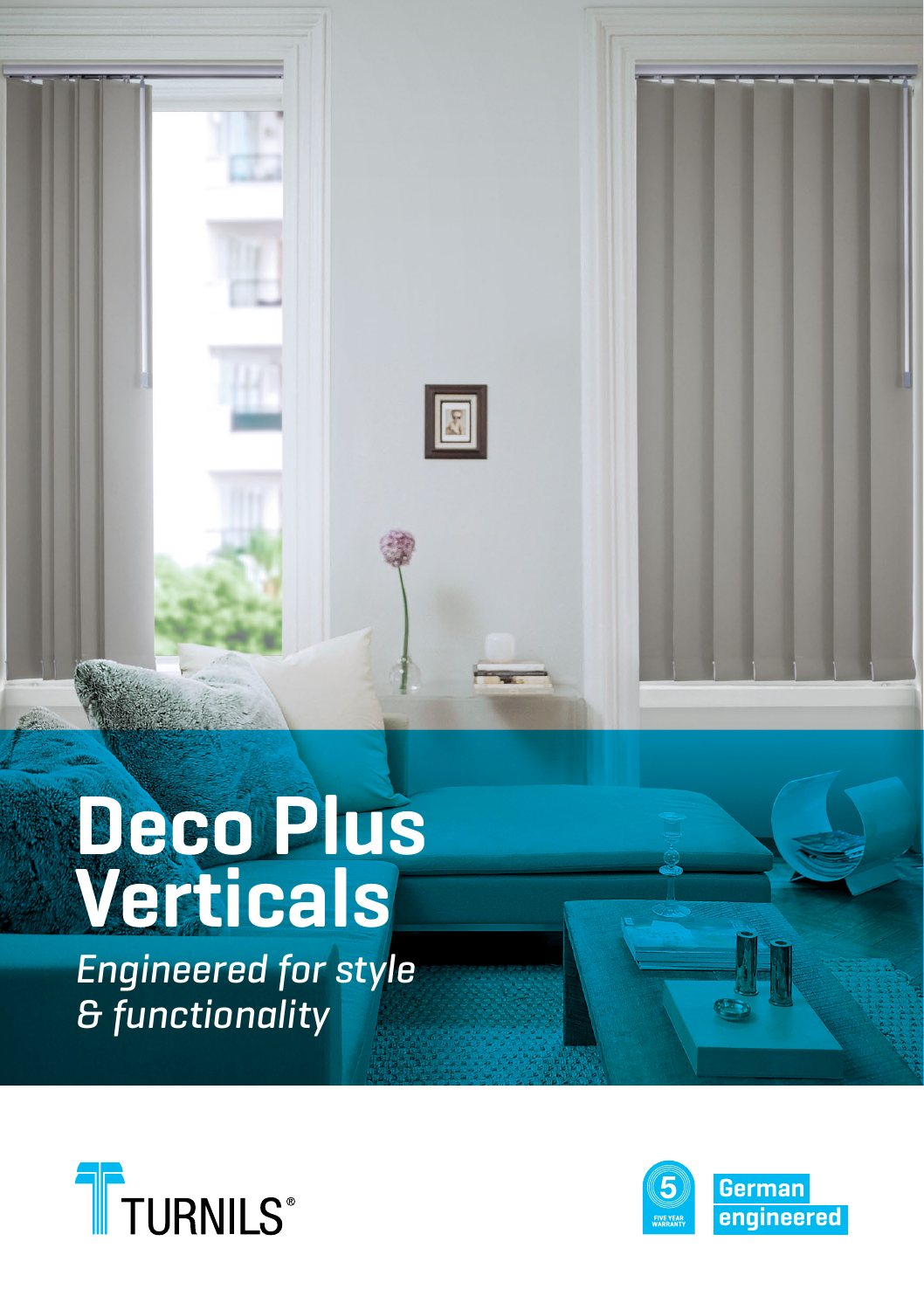# Deco Plus Verticals offer a superior level of style & performance.

# **Smooth & Quiet Operation**

Noisy and clunky operation is eliminated with Deco Plus. The traversing wand gear has been specially designed to provide ultra-smooth operation.

# **Robust Traveller Hooks**

Made from a durable & virtually unbreakable transparent thermoplastic featuring a spring-less clutch function with stabilising arm, keeping hooks secure within the track.

# **Rigorous Testing**

All components have been cycle tested to last up to 10 years. Endcaps, drive chain, travellers and end retainers are forged from Polycetal, a highly engineered thermoplastic for precision and stability.

# **Easy Installation**

Tracks are universal making it much easier to install, including flipping on site if the control side needs to change. Blinds install into clip-in brackets allowing for simple removal if needed.

# **Traversing Wand**

With earless weights the traversing wand offers a child safe solution. Glide the wand across the track to open or close the blind, or spin the wand to tilt the louvres.

Traveller

Superior performance with a heavy duty chain & thick cord.

open a can be hidden behind the blades.<br>
The blades and a current of the blind. Split stack options with a single wand.

#### **Colour Coordination**

Componentry, including cord, wand & handle, gears and end-caps, have been designed to blend seamlessly with headrails and coordinate with vertical fabrics.

Black Gunmetal White Stoney

Contemporary headrail with subtle curved surfaces & colours inspired by Australian home interior trends.

Stoney White<br>Beige Birch

**Birch** Anodised

## **Chain & Cord**

Conventional operation with a beaded continuous chain to tilt the louvres and a cord to

**COLORADO DE** 

10000000000000 0000000000000

UV resistant aluminium wand with colour coordinated hook & handle